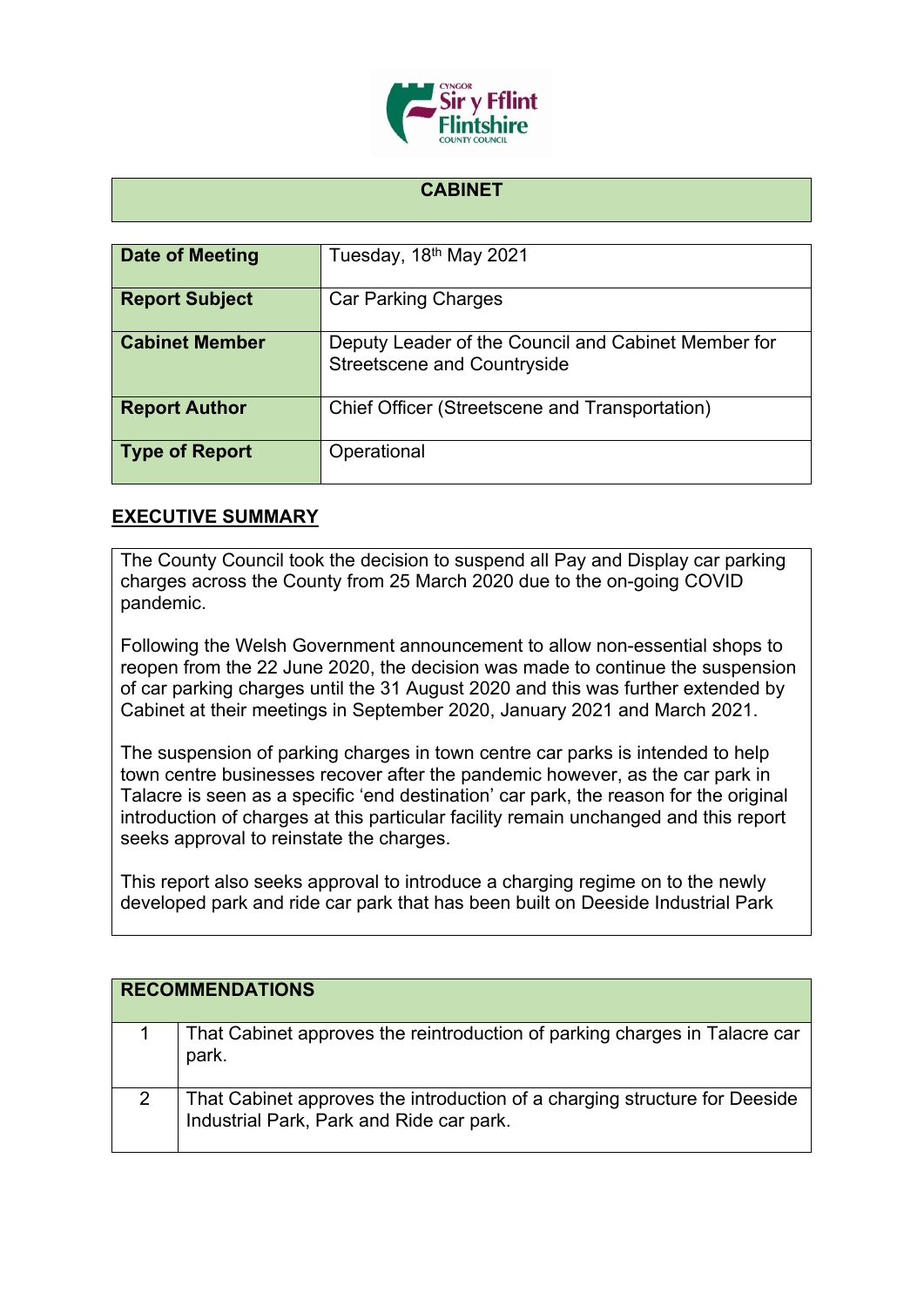## **REPORT DETAILS**

| 1.00 | <b>EXPLAINING THE PROPOSAL OF SUSPENDING CAR PARKING</b><br><b>CHARGES</b>                                                                                                                                                                                                                                                                                                                                                                                                                                                                                                                  |
|------|---------------------------------------------------------------------------------------------------------------------------------------------------------------------------------------------------------------------------------------------------------------------------------------------------------------------------------------------------------------------------------------------------------------------------------------------------------------------------------------------------------------------------------------------------------------------------------------------|
| 1.01 | The County Council took the decision to suspend all Pay and Display car<br>parking charges across the County from 25 March 2020. This decision was<br>made both to reduce personal contact and the risk of surface transmission<br>of the COVID 19 virus from machines and to assist key workers and<br>essential shopping at this challenging time. This aligned with national<br>guidance issued by the British Parking Association. At this time the Civil<br>Parking Enforcement Team were stood down from routine duties and<br>deployed to assist with other work across the Council. |
| 1.02 | Following Welsh Government's announcement to allow non-essential<br>shops to reopen from the 22 June 2020, the decision was made to<br>continue the suspension of charges until the 31 August 2020. This<br>decision was made to support town centre recovery post lockdown.<br>At this time, the Enforcement Team were reinstated into their substantive<br>role to ensure that all parking restrictions were being complied with.                                                                                                                                                         |
| 1.03 | In September, Informal Cabinet approved the continued suspension of car<br>parking until the 31 December. This decision was made to further support<br>town centre recovery up to, and throughout, the Christmas period.                                                                                                                                                                                                                                                                                                                                                                    |
| 1.04 | In January 2021, Informal Cabinet approved the continued suspension of<br>car parking until the 31 March 2021 due to Wales being in Alert level 4 and<br>town centre businesses being closed.                                                                                                                                                                                                                                                                                                                                                                                               |
| 1.05 | In March 2021, Cabinet approved the continued suspension of car parking<br>until the 30 June 2021, with the option to extend the suspension until 30<br>September 2021, to further support town centre recovery following the<br>easement of lockdown rules.                                                                                                                                                                                                                                                                                                                                |
| 1.06 | The suspension of parking charges in town centre car parks is intended to<br>help town centre businesses recover after the pandemic however, as the<br>car park in Talacre is seen as a specific 'end destination' car park, the<br>reason for the original introduction of charges at this particular facility<br>remain unchanged from before to the national emergency.                                                                                                                                                                                                                  |
|      | Talacre welcomes both local and national visitors throughout the year to<br>make use of the beaches and amenities in the area. While these visitors<br>are welcomed, parking provision at this location is restricted and has been<br>a long term concern of the Council, due to the negative impact of<br>inconsiderate parking on local residents.                                                                                                                                                                                                                                        |
|      | Parking charges were introduced in the Council owned car parks in 2015,<br>with improvements made to on street restrictions and increased parking<br>provision made in 2016. Through effective off street parking management<br>the village became more accessible and defused the frustration of local<br>resident who live there. The income generated through the Pay and<br>Display parking has part funded the ongoing cost of providing the parking<br>arrangements and the officers needed to enforce the restrictions.                                                              |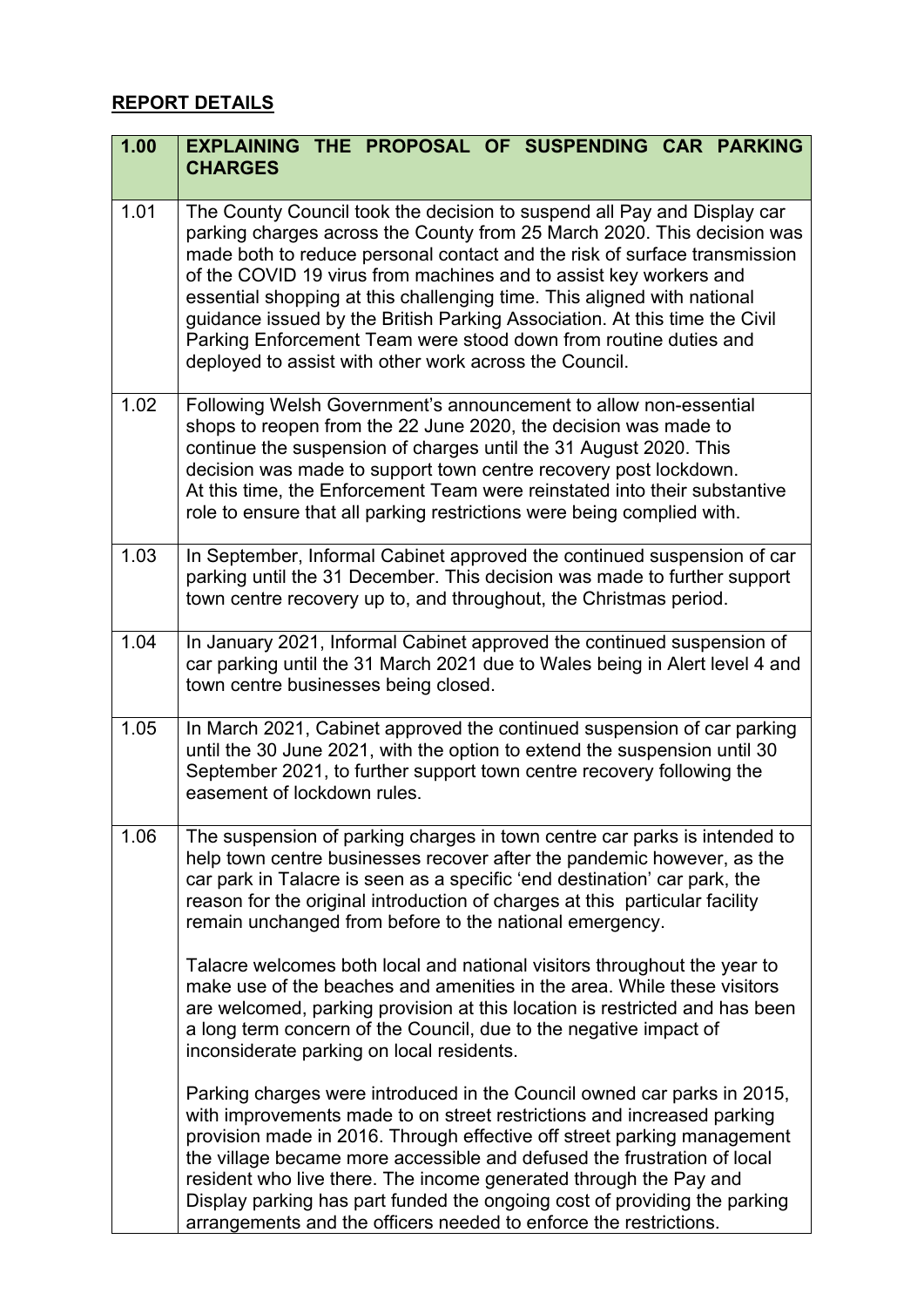| 1.07 | Since the easement of lockdown restrictions visitors have started to return<br>to Talacre and approval is sort to re-introduce the parking charge regime in<br>to the area so that full management of the parking arrangements can take<br>place.                                                                                                                                                                                   |  |  |  |  |  |
|------|-------------------------------------------------------------------------------------------------------------------------------------------------------------------------------------------------------------------------------------------------------------------------------------------------------------------------------------------------------------------------------------------------------------------------------------|--|--|--|--|--|
|      | Talacre cannot be classified as a town centre, and the businesses at the<br>location will benefit from the increased influx of tourists as the restrictions<br>on travel abroad are continued.                                                                                                                                                                                                                                      |  |  |  |  |  |
|      | From routine visits to the area it has been noted that local businesses with<br>their own car parks have started implementing their own charges for<br>parking, creating confusion and disparity for our visitors.                                                                                                                                                                                                                  |  |  |  |  |  |
| 1.08 | The income generated from the pay and display parking (approx. £20k per<br>annum) supports the ongoing provision of the parking spaces and if<br>reintroduced, a clear communication campaign and improved signage<br>would be required to notify both residents and visitors.                                                                                                                                                      |  |  |  |  |  |
| 1.09 | A Welsh Government funded car park has been developed on the edge of<br>the Deeside Industrial Estate to provide a park and ride facility for local<br>business, enabling employees to travel to the site by car before making<br>their onward journey via regular shuttle bus services.                                                                                                                                            |  |  |  |  |  |
|      | Bus services from the site will route through the zones of Deeside<br>Industrial Park, and as such would provide an attractive alternative to<br>employees who currently park on street near their place of work.                                                                                                                                                                                                                   |  |  |  |  |  |
|      | This development, as part of the North East Wales METRO, will deliver<br>benefits to sustainability, through the reduced use of the private car, and to<br>the operation of local highways and highway safety, through the reduction<br>of on-street parking in the surrounding area.                                                                                                                                               |  |  |  |  |  |
|      | Within the car park there are 192 spaces of which six are Electric Vehicle<br>charging points, nine are designated disabled parking spaces and there<br>will be an area for motorcycle parking.                                                                                                                                                                                                                                     |  |  |  |  |  |
| 1.10 | It is proposed that the facility be used as a multi-use car park with the<br>ability to purchase an annual permit or a day ticket, opening up<br>opportunities for many in the surrounding areas to take advantage by<br>using the pay and display allocation for 'park and share' to complete<br>onward journeys, particularly whilst demand is built up from businesses<br>within the park following the recent lockdown periods. |  |  |  |  |  |
| 1.11 | It is proposed that a charging structure be implemented in line with the<br>current 'out of town' charges included in the Council Car Parking Strategy<br>and the permit cost will align with the current 'business/trader permit' costs                                                                                                                                                                                            |  |  |  |  |  |
|      | All day Tariff<br>£1 per day<br><b>Business Permit</b><br>£48 per year                                                                                                                                                                                                                                                                                                                                                              |  |  |  |  |  |
|      | The pay and display parking will be managed by the Council's Civil<br>Parking Enforcement Team.                                                                                                                                                                                                                                                                                                                                     |  |  |  |  |  |